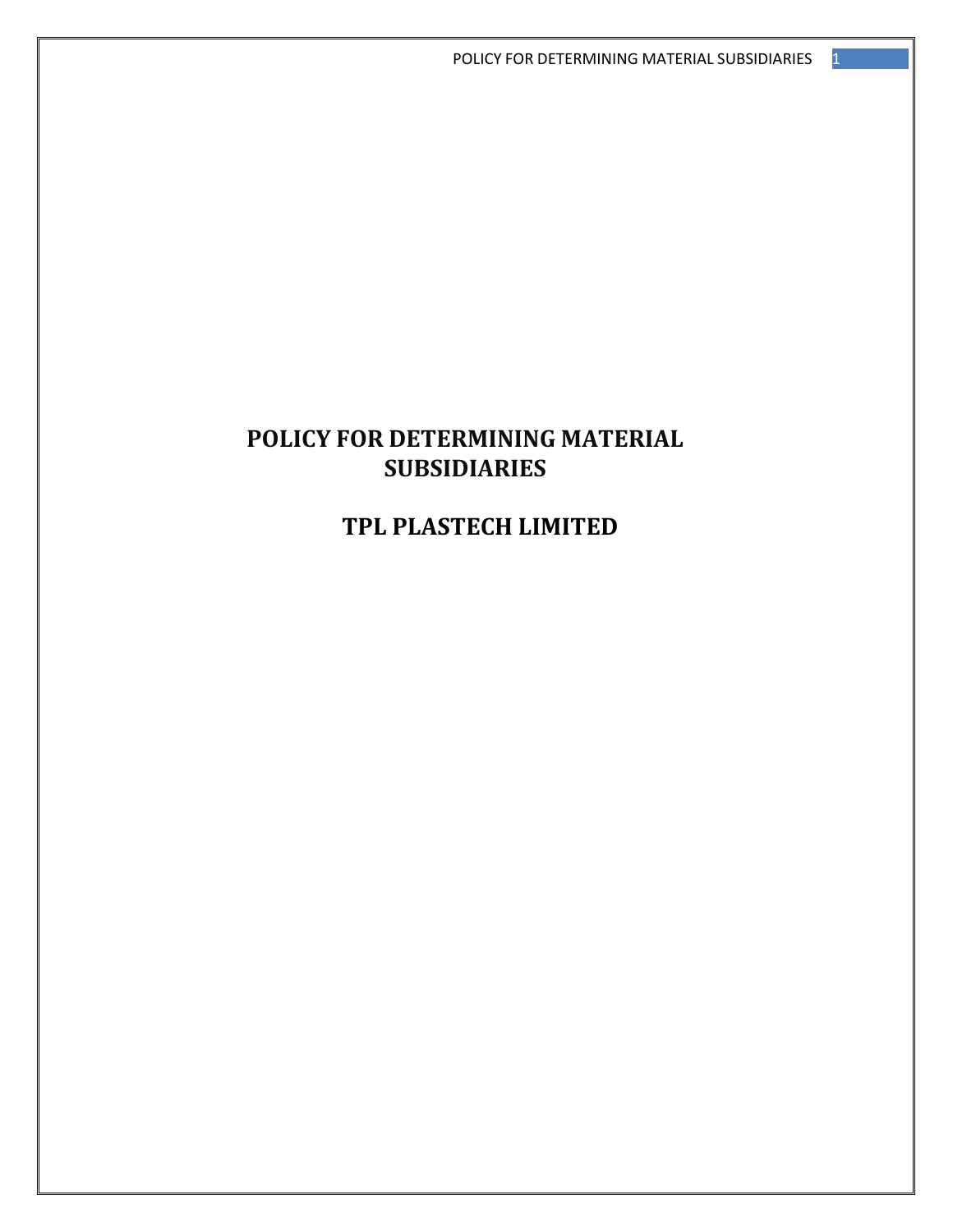# **CONTENTS**

- **1. Objective**
- **2. Definitions**
- **3. Policy**
	- \* Independent Director on the Board of an Unlisted Material Subsidiary
	- **❖** Governance Framework
	- ◆ Disposal of Material Subsidiary
- **4. Disclosure**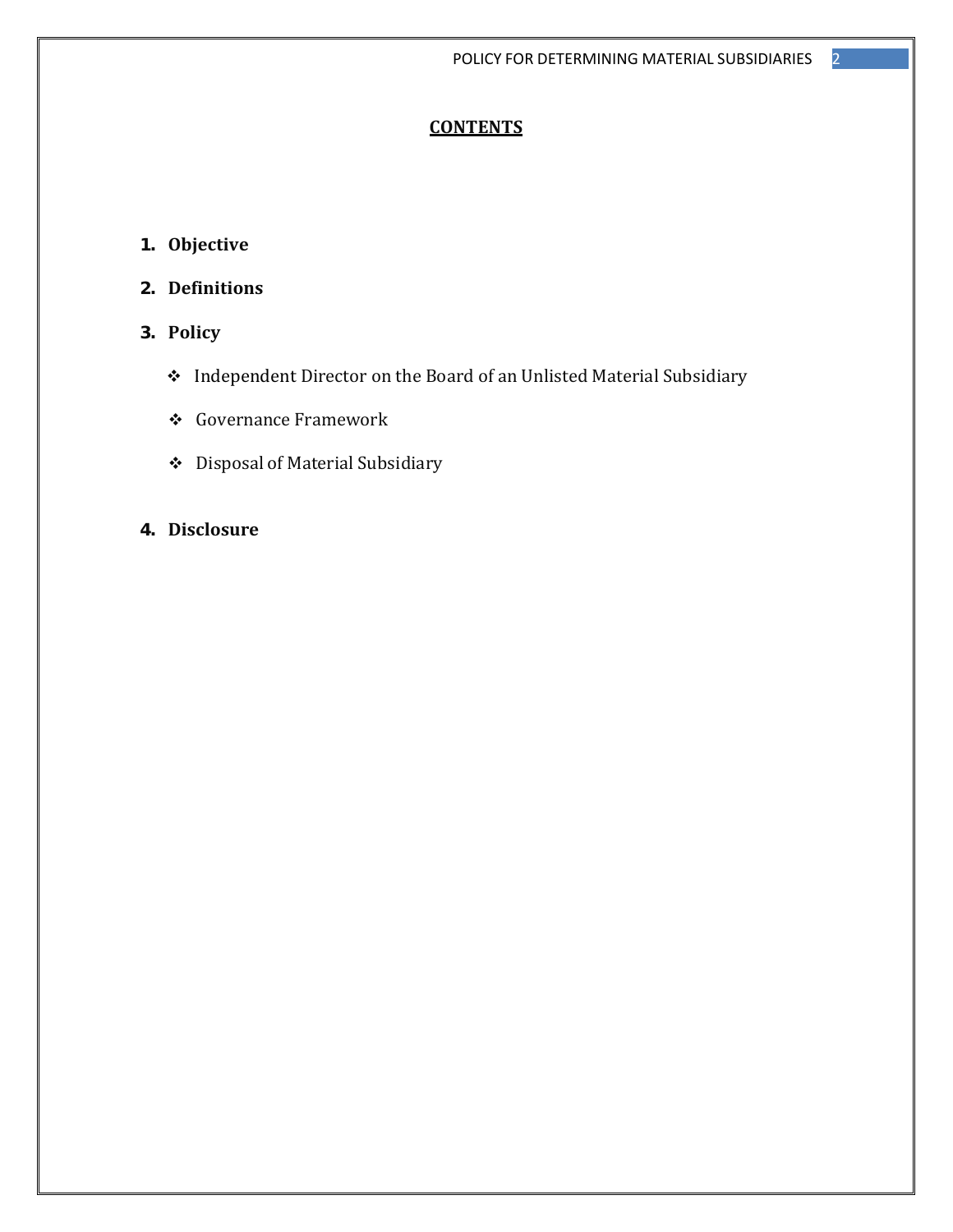#### **1. OBJECTIVE:**

The Board of Directors (the "Board") of the Company has adopted the policy and procedures for determining 'material' subsidiary companies ("Policy") in accordance with the provisions of Regulation 16 1 (c) of the Listing Regulations.

# **2. DEFINITIONS:**

- i. **"The Act"** means the Companies Act, 2013, together with the rules notified there under including any statutory modifications or re-enactments thereof for the time being in force (hereinafter referred to as "Act").
- ii. **"Audit Committee or Committee"** means "Audit Committee" constituted by the Board of Directors of the Company, from time to time, under provisions of the Act and Listing Agreement with the Stock Exchanges.
- iii. **"Board of Directors"** or **"Board"**, in relation to a Company, means the collective body of the directors of the Company.
- iv. **"Independent Director"** means a director of the Company, not being a whole time director and who is neither a promoter nor belongs to the promoter group of the Company and who satisfies other criteria for independence under the Act and the Listing Agreementwith the Stock Exchanges.
- v. **"Policy"** means Policy on determining Material Subsidiaries.
- vi. **"Significant Transaction or Arrangement"** shall mean any individual transaction or arrangement that exceeds or is likely to exceed ten percent  $(10\%)$  of the total revenues or total expenses or total assets or total liabilities, as the case may be, of the unlisted subsidiary for the immediately preceding accounting year...
- vii. "Subsidiary" means subsidiary as defined under the Act.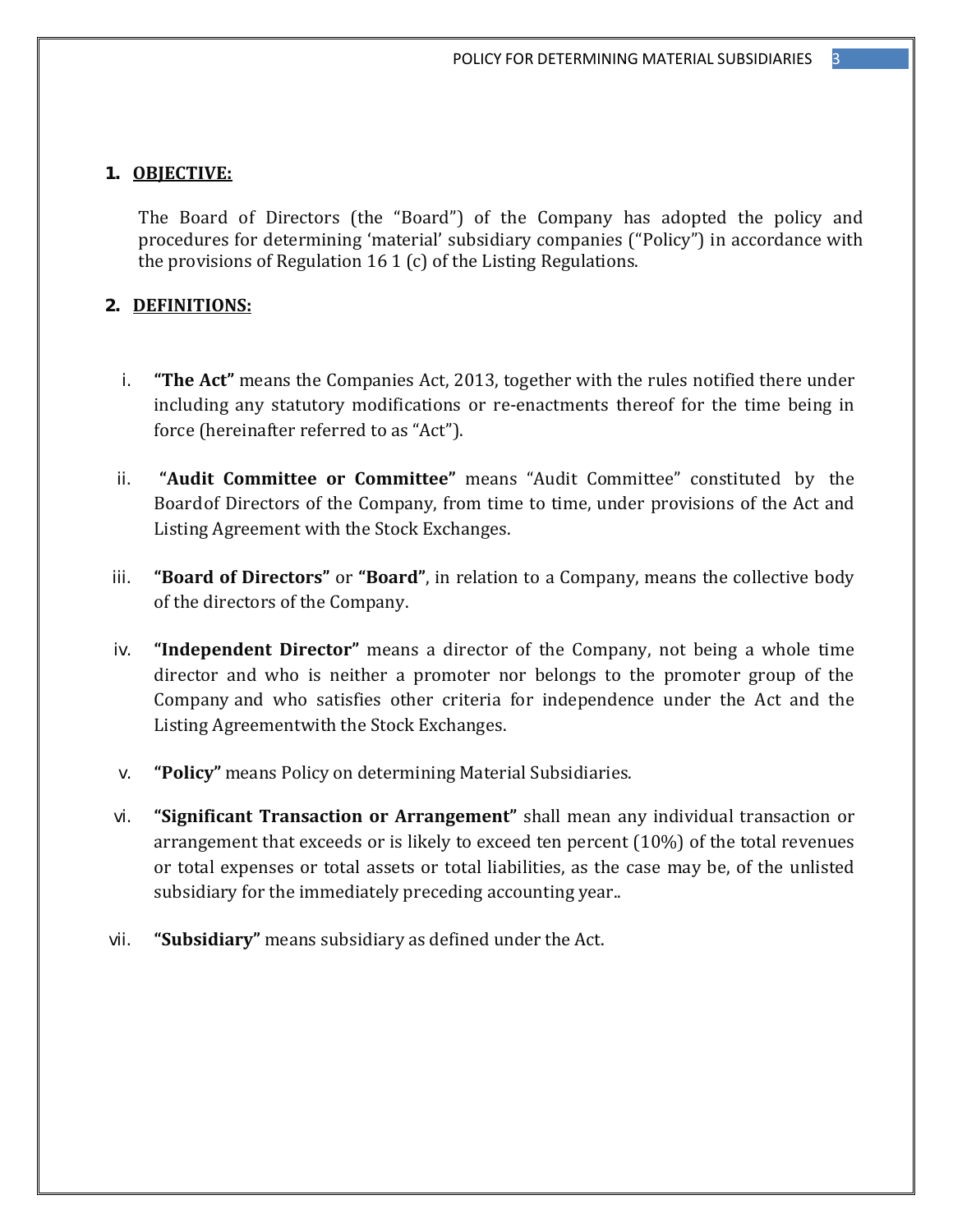#### **3. POLICY:**

## **Independent Director on the Board of an Unlisted Material Subsidiary**

At least one independent director on the board of directors of the Company shall be a director on the board of directors of an Unlisted Material Subsidiary, whether incorporated in India or not. For the purposes of this provision, notwithstanding anything to the contrary contained in Regulation 16 of the SEBI Listing Regulations, the term "Material Subsidiary" shall mean a subsidiary, whose income or net worth exceeds twenty percent  $(20%)$  of the consolidated income or net worth respectively, of the listed entity and its subsidiaries in the immediately preceding accounting year.

# **Governance Framework**

- a. The Audit Committee of the Company shall review the financial statements, in particular, the investments made by the unlisted subsidiary Company on an annual basis.
- b. The minutes of the Board Meetings of the Unlisted Subsidiary Companies shall be placed before the Board of the Company.
- c. The management shall periodically bring to the attention of the Board of Directors of the Company, a statement of all significant transactions and arrangements entered into by unlisted subsidiary company.